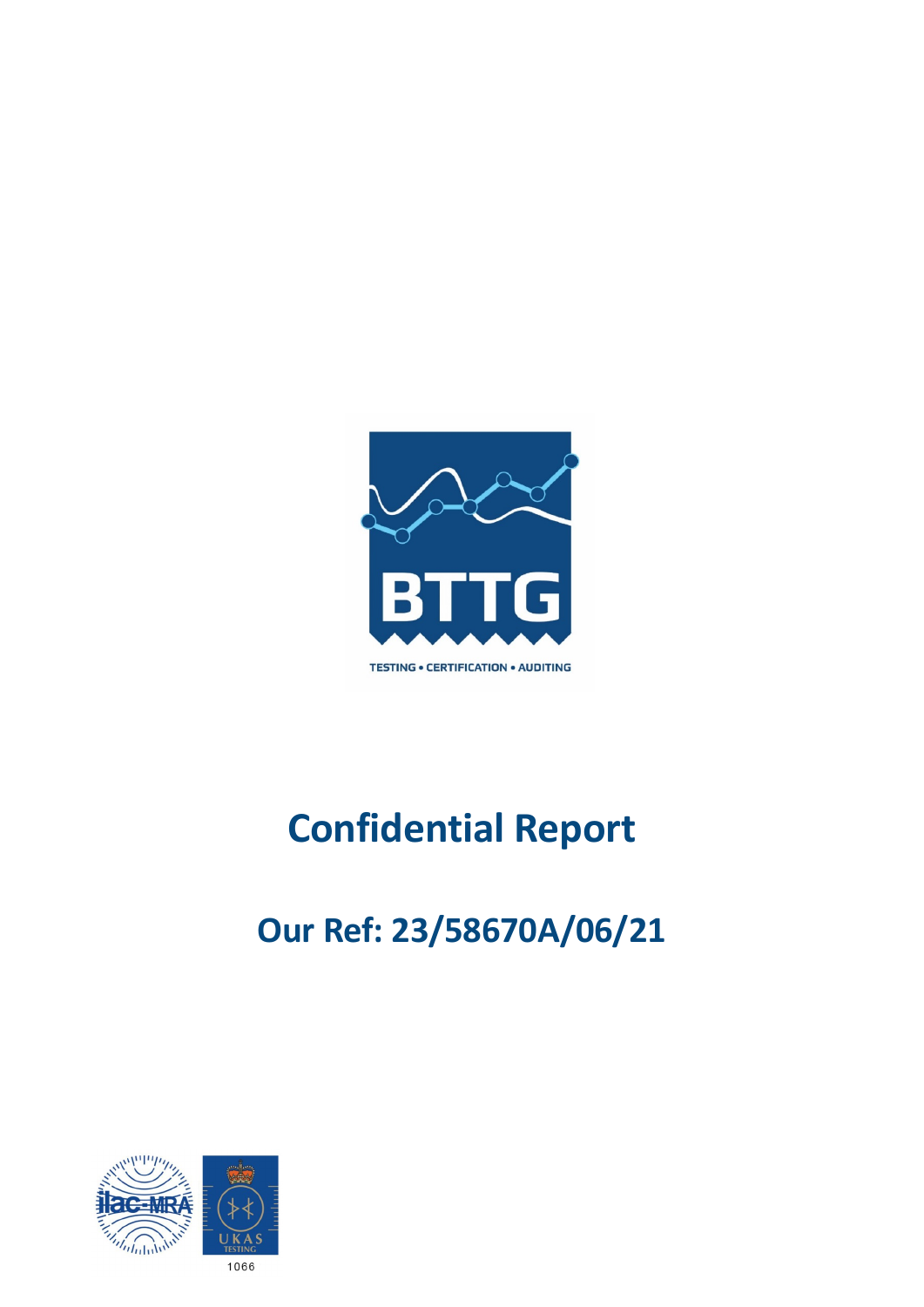|                                           | Wira House, West Park Ring Road, Leeds, LS16 6QL, UK.<br>Telephone: +44 (0) 113 259 1999<br>Email: info@bttg.co.uk<br>: www.bttg.co.uk |                 |  |
|-------------------------------------------|----------------------------------------------------------------------------------------------------------------------------------------|-----------------|--|
| В<br>G                                    | Date:                                                                                                                                  | 12 July 2021    |  |
| <b>TESTING . CERTIFICATION . AUDITING</b> | Our Ref:<br>Your Ref:                                                                                                                  | 23/58670A/06/21 |  |
|                                           | Page:                                                                                                                                  | $1$ of $3$      |  |
| Client:                                   | <b>Kvadrat A/S</b>                                                                                                                     |                 |  |
|                                           | Lundbergsvej 10<br>8400 Ebeltoft<br>Denmark                                                                                            |                 |  |
| Job Title:                                | Fire Test on One Fabric Sample                                                                                                         |                 |  |
| Clients Order Ref:                        |                                                                                                                                        |                 |  |
| Date of Receipt:                          | 24 June 2021                                                                                                                           |                 |  |
| Date Test Started:                        | 02 July 2021                                                                                                                           |                 |  |
| Description of Sample:                    | One sample of fabric, which was referenced by the client as;                                                                           |                 |  |
|                                           | Punkto, stated to be: 100% Trevira CS                                                                                                  |                 |  |
| Work Requested:                           | We were asked to make the following fire test:                                                                                         |                 |  |
|                                           | BS 5867: Part 2: Type B: 2008 (2015)                                                                                                   |                 |  |

subcontracted test, UKAS accredited

\*\* subcontracted test, EN ISO/IEC 17025 accredited

not UKAS accredited

Note: This report relates only to the samples submitted and as described in the report.

Shirley® Technologies Limited. Registered Office: Wira House, West Park Ring Road, Leeds, LS16 6QL. A company registered in England & Wales with company number 04669651. VAT Number GB 816764800. BTTG™ and Shirley® are trade names of Shirley Technologies Ltd. The supply of all goods and services is subject to our standard terms of business, copies of which are available on request. Our laboratories are accredited to EN ISO/IEC 17025.

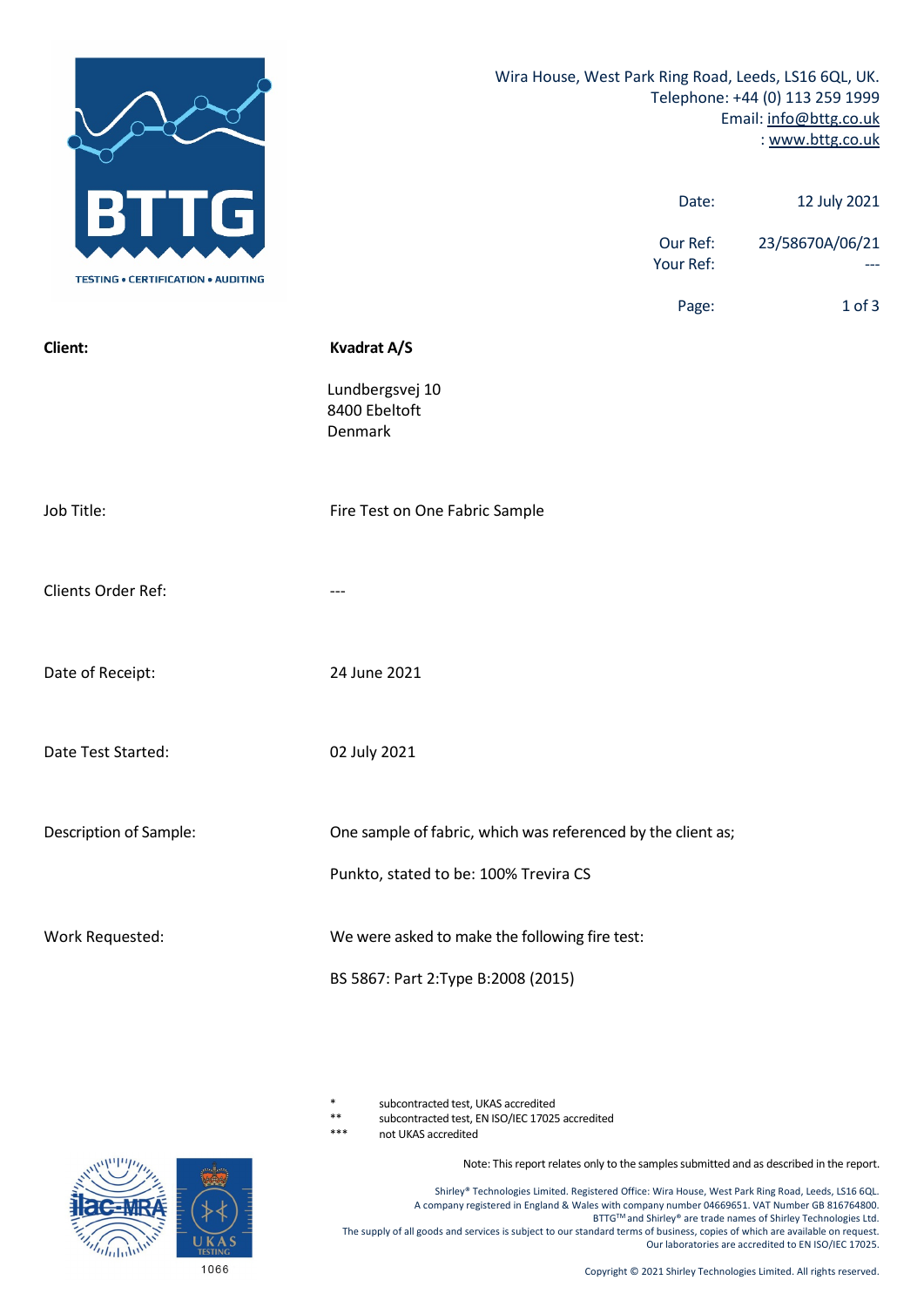

| 12 July 2021    | Date:                 |
|-----------------|-----------------------|
| 23/58670A/06/21 | Our Ref:<br>Your Ref: |
| $2$ of 3        | Page:                 |

**Client: Kvadrat A/S**

# **BS 5867: Part 2: 2008 (2015): Type B Curtains, Drapes and Blinds**

### **Pre-treatment**

The sample received no pre-treatment as the fabric was stated to be inherently flame retardant.

# **Conditioning**

The test specimens were conditioned for at least 24 hours in the standard atmosphere of  $65 \pm 5$  % relative humidity (R.H.) and  $20 + 2$  °C.

## **Testing**

Three specimens from both length and width were tested in accordance with BS EN ISO 15025: Procedure A (surface ignition):2002.

Each specimen was subjected to an applied flame using propane and a 15 second flame application time. The results obtained (shown in the table below) were assessed according to the requirements of BS 5867: Part 2:Type B:2008 (2015).

### **Results - Testing as received.**

|                          | Length |    |     | Width |    |    |
|--------------------------|--------|----|-----|-------|----|----|
| Specimen No.             |        |    |     |       |    |    |
| Flame reached an edge    | No.    | No | No. | No    | No | No |
| Hole reached an edge     | No     | No | No. | No    | No | No |
| Flaming debris separated | No.    | No | No. | No    | No | No |
| Afterflame (s)           |        |    |     |       |    |    |
| Afterglow (s)            |        |    |     |       |    |    |

Requirements - Any "Yes" means fail except if only one specimen fails a further 6 specimens are tested, it the second 6 specimens all pass the result is a pass.

#### **Result: Pass**



Shirley® Technologies Limited. Registered Office: Wira House, West Park Ring Road, Leeds, LS16 6QL. A company registered in England & Wales with company number 04669651. VAT Number GB 816764800.

BTTGTM and Shirley® are trade names of Shirley Technologies Ltd.

The supply of all goods and services is subject to our standard terms of business, copies of which are available on request. Our laboratories are accredited to EN ISO/IEC 17025.